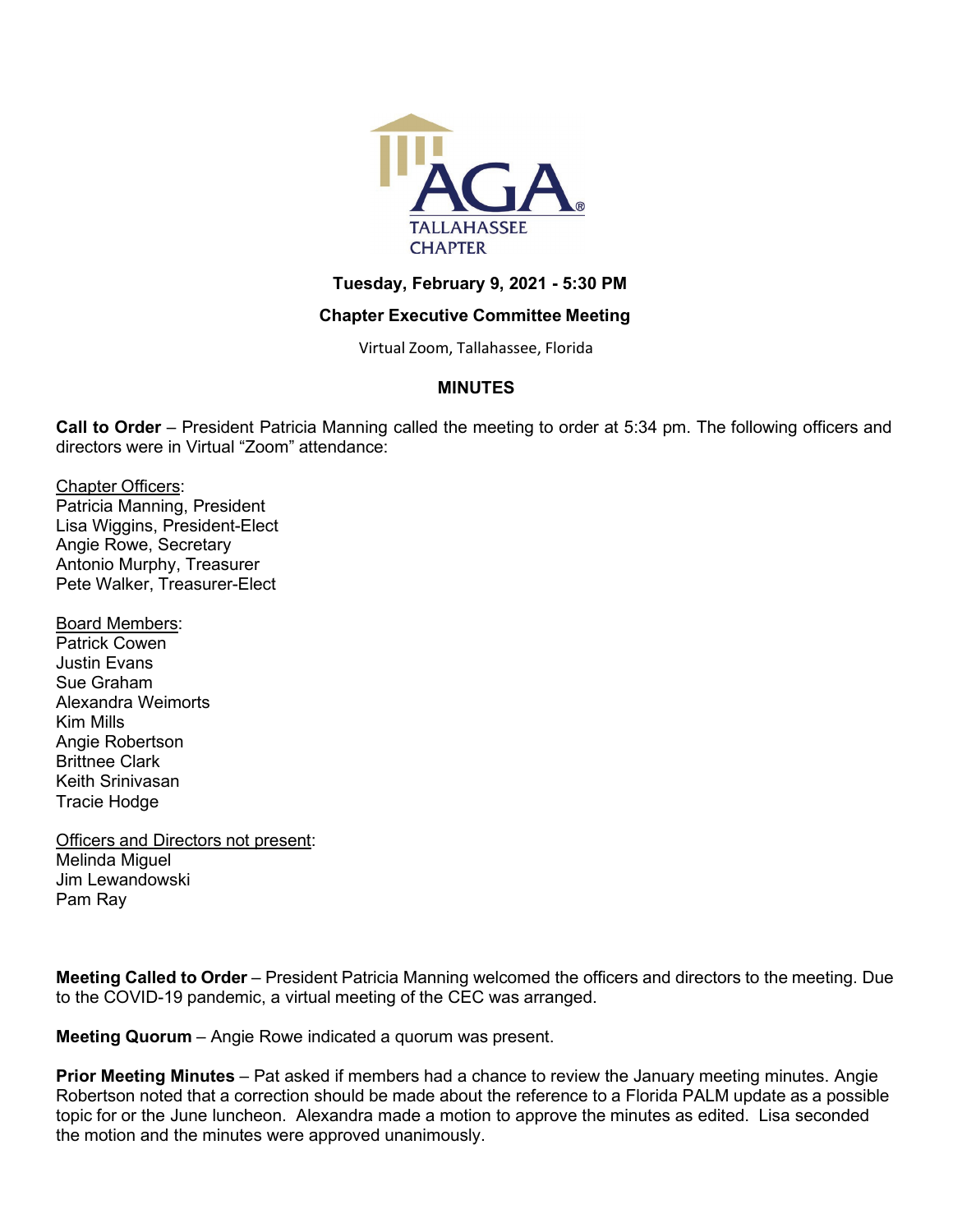AGA, Tallahassee Chapter Chapter Executive Committee Meeting Minutes – February 9, 2021

### **New Business:**

#### Community Service

We received donations for the Homeless Coalition, and we will provide a check to them for \$395, which includes the donations plus the \$300 approved donation from our budget. The American Heart Association payment will be made after the GTE and Pat will send out a notification after the GTE to solicit donations. Alexandra noted that she had received bottle tops and asked about the process to donate them. Pat confirmed the bottle tops should be dropped off at the Ronald McDonald House.

### Membership

Sue mentioned that we have 291 members. We have lost some members and gained new ones, and there are 3 people that have us listed as their secondary chapter. She predicts that once the new report comes out, we most likely will have 286 members.

### Finance

Pat asked if there were any questions about the finance reports. Angie Robertson noted that we are overbudget with the Pro Pay/PayPal fees. We have \$350 budgeted and we've spent over \$1,000 through January. Alexandra asked why we've experienced an increase in these fees. Angie responded that she thinks we typically don't budget well in this category since a review of prior years indicates we have spent roughly \$1,000. We willlikely have more expenses in this category as GTE attendees make payments in February. Angie motioned to transfer \$850 from the Caterers - GTE category to the Pro Pay fees category to cover the budget deficit. Patrickseconded the motion and the transfer was approved unanimously. In addition, Patrick said that AGA National is evaluating their credit card fees and planning to negotiate their exchange rate fees with different vendors and he said we may be able to piggy-back on their arrangement, although this won't happen quickly.

## Update of Annual GTE

- Status of Speaker Instructions Pat will send the instructions to speakers after the CEC meeting.
- Status of Participant Instructions Lisa is in the process of finishing the "Need to Know Before You Attend" document to be sent to the participants. She plans to send it out after the CEC meeting. There was discussion on information to include in the document such as what to expect with the GTE, how to get to the webcast, and how to use the check-in process.
- Status of Moderator Instructions Kim mentioned that she held a moderator run-through and it went well. All moderators participated in the meeting. Based on this test run and the questions received, she added some items to the moderator instructions for review by Patrick and Pat. Kim will send out the instructions to moderators once the review and edits are completed. Pat asked that Kim also send the final version to Alexandra for review. Pat noted that we need to let moderators know that we will be having ten-minute breaks periodically (based on the program agenda) and they will need to let participants know accordingly. There was discussion about participants asking questions and Alexandra remindedmembers that questions can be asked through Conferences i/o. These questions will need to be managed by the moderators and should be addressed in the instructions.
- Registration Status Pat reported that we have 289 people registered for the GTE.
- Status of App Pat tested the app and it worked properly for her. Some corrections were made to the speakers and titles. Pat thanked Pete and Patrick for performing the updates. Patrick asked members to text him if we notice any inappropriate comments/questions posted in the app and he can remove it from Conferences i/o. Pat and Patrick will monitor questions also.
- Evaluations and CPE Tracking Pat noted that attendees will be required to complete the evaluations for each presenter and enter the CPE letters, and the deadline for completing these items will be midnight on Sunday, February  $14<sup>th</sup>$ . It was noted that there will be a manual process to download the Conferences i/o data and reconcile the entries by attendees with the correct CPE letters to issue CPE certificates. Kim will be handling this process and Pat plans to create provide pivot tables to make the process easier. Lisa asked about the evaluation questions and Patrick read the questions we plan to use, noting the Keith